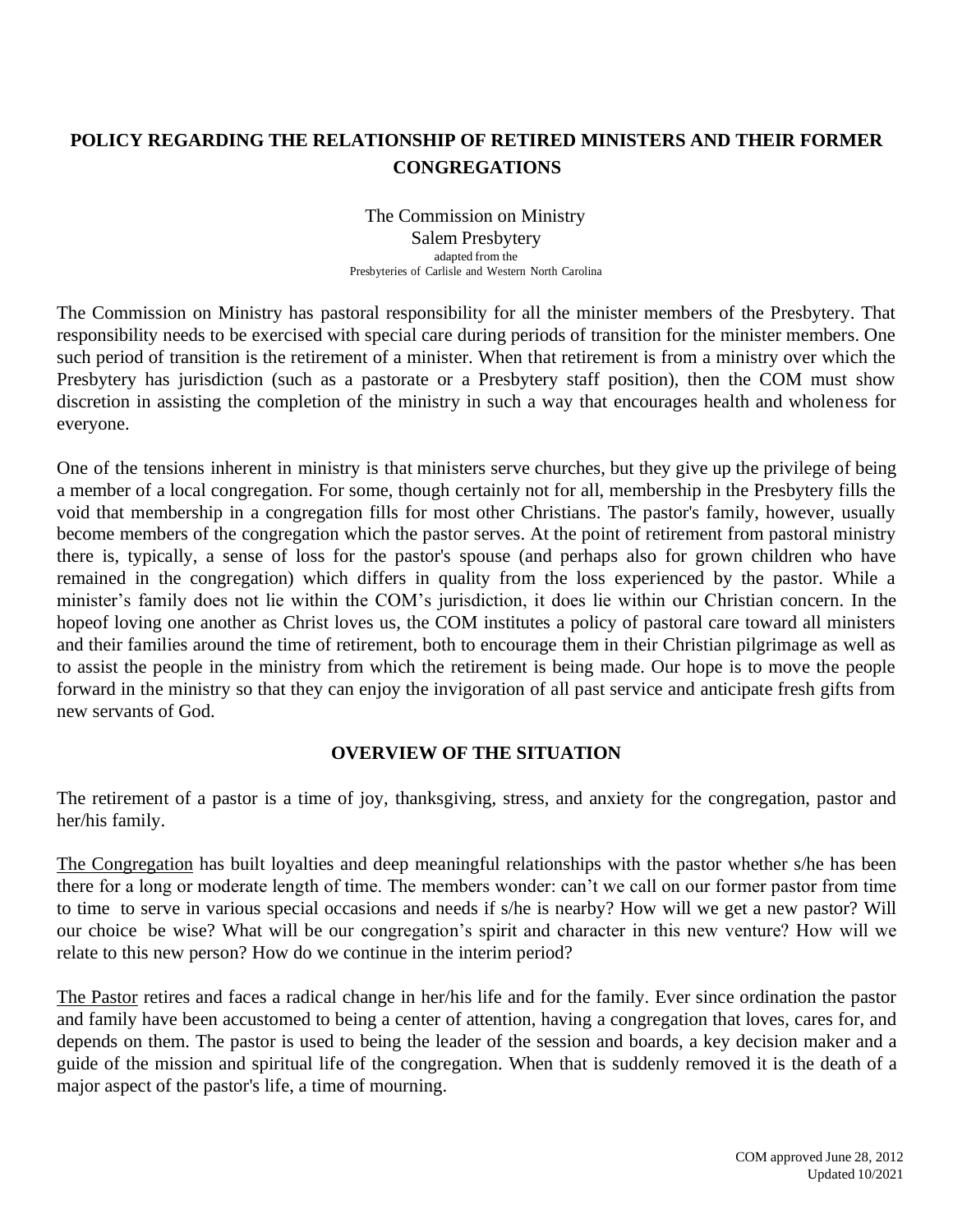Few anticipate what a radical reorientation of life, of the sense of call and of the sources of self-esteem and fulfillment that change will require. While retirement has many rewards and the potential of new personal fulfillments, for many the transition to the new orientation can be threatening and difficult. To deny the feelings of loss only continues the pain. It is no wonder that some retiring pastors are tempted to hold on to past relationships and roles to the detriment of the congregation and its new pastor, as well as to the discovery of a new role in life for the retiree. A good guideline is for the pastor to absent themself from the former congregation for at least 2 years following the installation of the next pastor.

The Pastor's Family also discovers that the change is difficult and at times painful. Their situation comes to focus in three questions:

- 1. Where to live?
- 2. Where will their church membership be?
- 3. How to handle church related friendships?

If they move to a new community the adjustment of the former pastor and her/his family to their new life is made easier. Their role in a new community and new church is entirely different from their years of experience in the pastorate. In the new church of membership they are on a level with all other members. They are free to relate directly and freely with members of the new church and to share their gifts in the affairs and structures of the church. The retiring pastor can now sit, enjoy, and be fed by worship without feeling s/he has to manage everything. They can also be friend and support to her/his new pastor.

If they stay in the same community there is no rule that says the family must give up its present church membership. If they retain membership where they have been, the family's closest friends are often in that congregation, however the family's relationship with the congregation changes. Their friends need to be free to develop a relationship to the new pastor and their spouse just as they did when the retiring couple first came to the church.

Any continuing relationship needs to be extremely judicious and restrained in conversation about the church in any manner, from which the pastor retired. A successful return by the family (including the former pastor) to the former church requires:

- 1. full and open discussion and agreement of the installed pastor regarding the return
- 2. a self-confident and non-threatened new pastor
- 3. the former pastor must genuinely be willing to switch from being the shepherd to taking her/his place as one of the flock
- 4. the judicious and tactful refusal of the former pastor and family to become involved in any discussion of the church's policies or problems.

While adult children might remain in the congregation, they too will need restraint and grace as they relate to the new leadership and the changes s/he will bring about. If they hold office in the church, they must be ready to be supportive and accepting of the new pastor. If they feel they must stay on to protect their parent's legacy and program, they should consider resigning.

The family should be preparing for this radical change in its life well in advance of the retirement.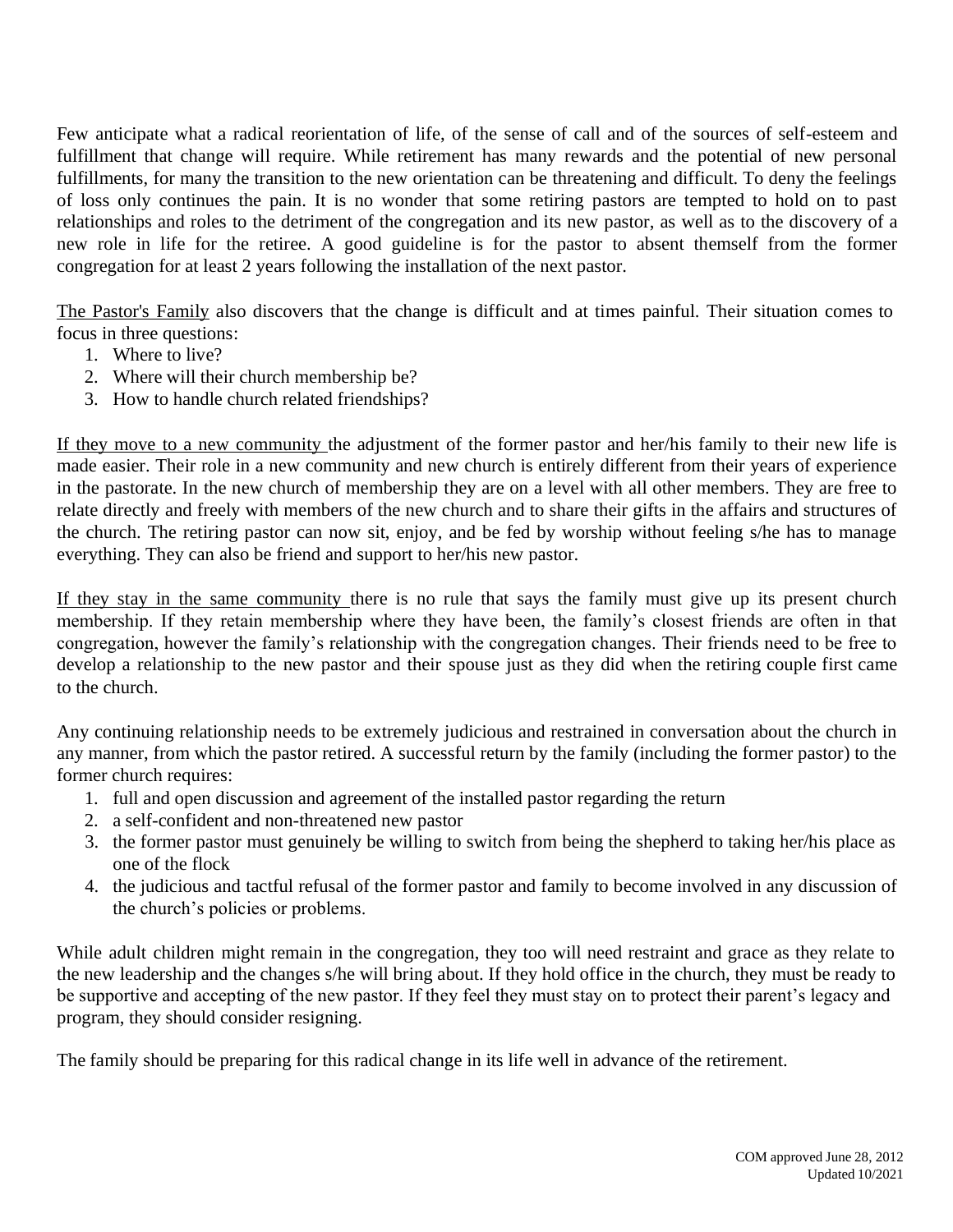The Presbytery and Commission on Ministry should give sufficient and clear guidance and support to the retiring pastor and family or the session and congregation at this point in their pilgrimage.

### SPECIFIC POLICIES FOR RETIRING PASTOR

- 1. A Retiring pastor must stay away from the former parish completely until the next installed pastor has been in place for at least two years.
- 2. In accordance with Book of Order G-2.0905 *Officiate by Invitation Only*: A*fter the dissolution of the pastoral relationship, former pastors and associate pastors shall not provide their pastoral services to members of their former congregations without the invitation of the moderator of session.* This provision, however, places a great burden on the new pastor (moderator) in being the "gate-keeper" to the former pastor's involvement. The COM hopes that our policy will take some of the pressure off the new pastor and place the ethical burden to maintain a distance upon the shoulders of the departing pastor. It is always incumbent upon the departing pastor to make sure that parishioners know that her or his relationship with the congregation will come to an end. It is important that parishioners understand that this change of relationship is necessary in order that the congregation be free, in all respects, to make the adjustments necessary for changes of leadership, interim and permanent, without the departing pastor's influence.
- 3. While it is preferred that the spouse and other family members leave the church with the departing pastor, there may be circumstances which allow exceptions and lead to the family remaining as participants in the congregation formerly led by the departing pastor. Some examples of this are the presence of only one Presbyterian church in the community where the family continues to live, the spouse remaining in place for some event to resolve (end of school year, career decisions, selling house, etc.), the spouse being the injured party in the removal of the pastor, and other less than ordinary situations (e.g. situations in which the spouse of the pastor remains as an employee of the church after the retirement or departure of the pastor – a very complex issue which usually requires outside intervention to resolve. Refer to "Salem Advisory Guidelines on Dual Relationships") As outlined in other sections of this document with regard to pastoral contacts, the family will endeavor to be circumspect with regard to the naturally occurring changes. The Commission on Ministry will keep informed on the well-being of the church. In the event there are problems caused by either the departing pastor through the family or the family members themselves, COM will step in to resolve the issues.
- 4. It is not ordinarily appropriate to continue contact on any social media. This will involve un-friending/hiding people on Facebook, not following on Twitter and/or deleting contacts. For example, automatic birthday wishes should cease, as things like this continue to remind individuals about the wonderful pastor that left and their pastoral relationship. It will require extreme discipline to resist even the most innocent interactions.
- 5. When former pastors live in the same community -- either following retirement or in the case of a change of vocation/calling -- the potential for tension is greatly increased. The constant presence can unintentionally be a misleading reminder of a pastoral relationship that no longer exists. It increases the temptation to live in the past, or to bring issues and complaints to the former pastor. Therefore, special guidelines need to be established.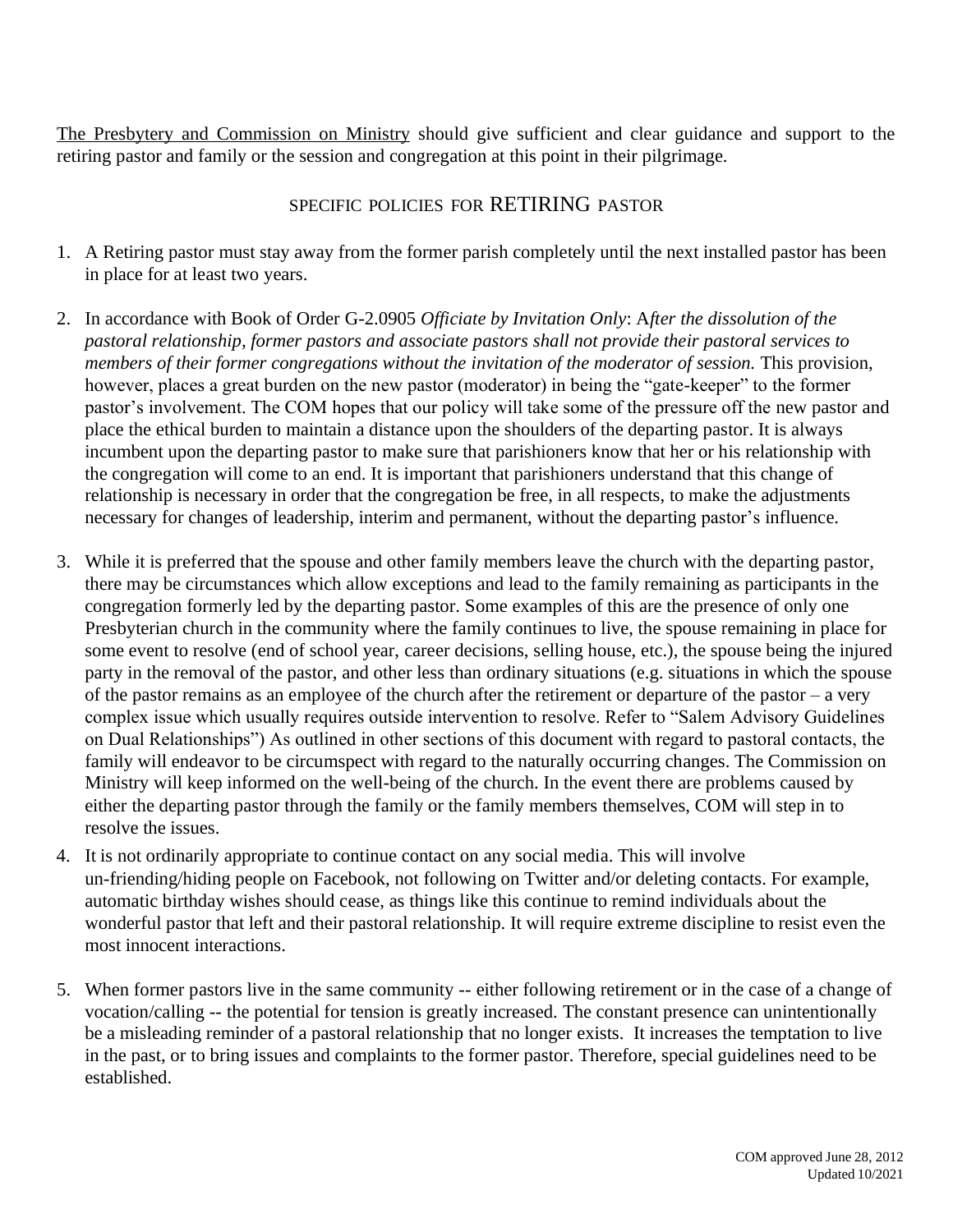- A. The former pastor living in the same community as the church should decline pastoral leadership in any funerals, baptisms, counseling, weddings, etc., of their former parish. While this will be difficult, the departing pastor performs a much-needed pastoral service by encouraging and enabling church members to establish a pastoral bond with the new pastor through these life transitions. By declining such invitations firmly the former pastor clarifies that he/she is no longer that person's pastor and gives that person the opportunity to accept the pastoral care of the new pastor. Remember that if participation in official services is extended to some, it will be hurtful to those whose requests are refused.
- B. There will be no visitation or contact with congregational members which could be interpreted in any way as pastoral. Any such visit "as a friend" should follow – not precede – the visitation of the new pastor.
- C. It is strongly recommended that the former pastor and their family become active in the work and worship of another congregation. Remaining in the same congregation can lead to tensions and difficulties which no one intends, but which nevertheless cannot be avoided. If there are no options for other church membership and participation, COM should be consulted.
- D. It is permissible to accept an invitation from the new installed pastor to participate and /or assist in some special event or program in the former parish after the new pastor has been present for at least one year.
- E. When the previous pastor happens to encounter former parishioners, their response should indicate that although church members and the church continue to be prayed for, it is not appropriate to talk about things happening in the church. They must be reminded that they have a new pastor and that their previous pastor no longer serves in that role.
- 6. Representatives of the Commission on Ministry shall review this policy statement with both the pastor who is leaving/retiring and with the Session prior to the pastor leaving. The departing pastor, session and all program and support staff will be asked to sign the covenant which should be shared with the congregation. A pastoral letter written by the Clerk of the Session regarding this policy and a copy of the covenant should be shared with the congregation at the time of the departing pastor's leaving and the new pastor's arrival.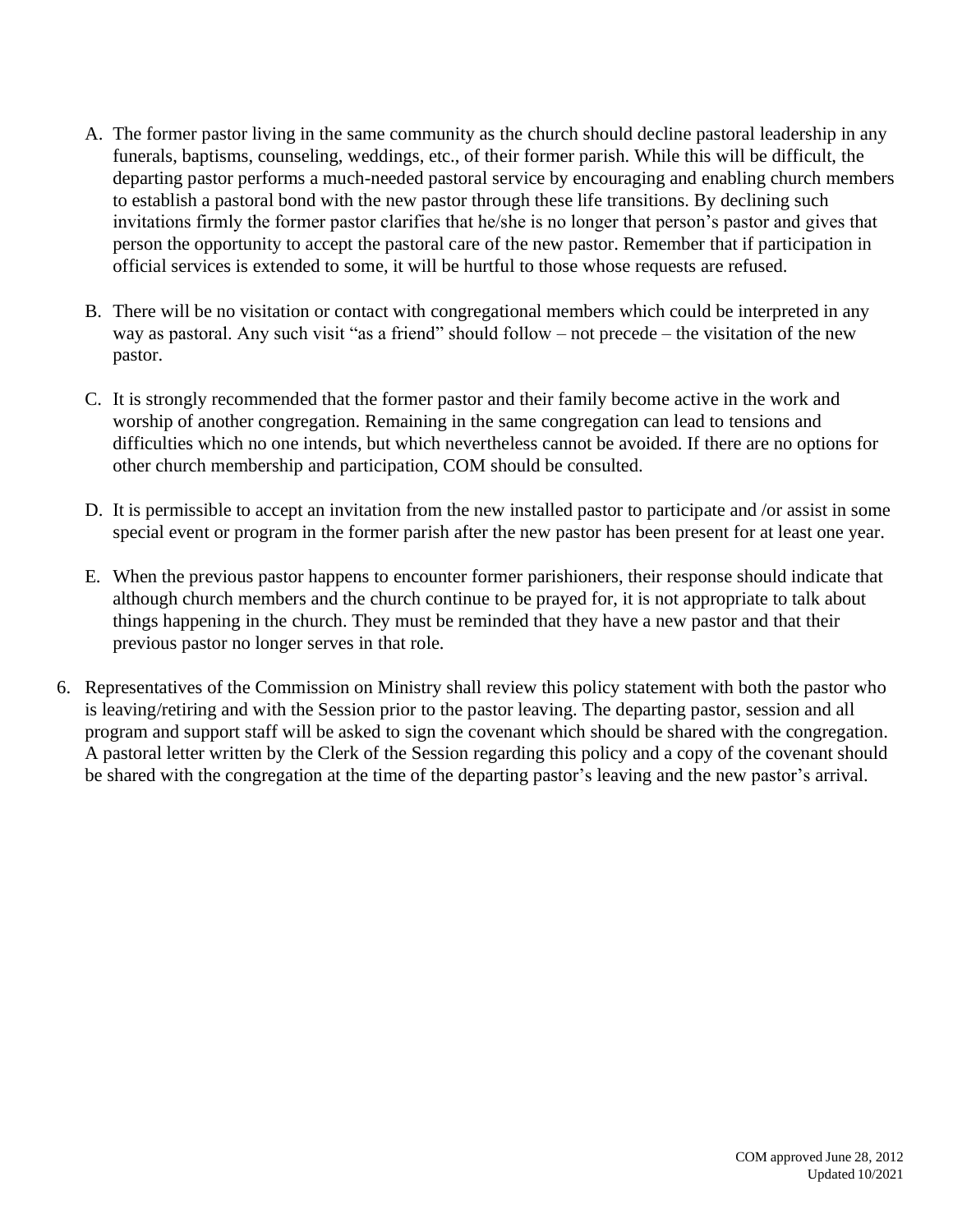# **A COVENANT FOR OUR FUTURE**

*An Understanding About the Future Relationship Between the Church and the Retiring/Departing Pastor*

The intention of this covenant is to act as a reminder of the importance of the relationship between pastor and congregation. To ensure a healthy transition from the current called pastor to a bridge pastor, a transitional pastor, and then to the new installed pastor, the congregation and departing pastor must exercise great self-restraint in order to allow time for the congregation to reflect on past ministry, dream about future ministries and allow for a relationship with future pastors to flourish. How pastors and congregations say "Goodbye" is just as important as how they say "Hello" and "Welcome." So, we all - pastors, congregational leaders, and members - need to model for one another healthy boundaries as our roles and responsibilities change. To effectively and graciously maintain such boundaries requires clarity and positive support of oneanother.

A departing pastor is ethically responsible to do everything possible to strengthen the ties between the new pastor and members of their former congregation. There are complexities that can and will influence the nature of this particular pastoral transition.

The purpose of this covenant is to be forthright in our commitment to create space for all involved to grieve, reflect, and dream. It affirms agreement with Salem Presbytery's Policy Regarding the Relationship of Ministers to Their Former Congregations.

#### **WITH <sup>A</sup> POSTURE OF GRACE, UNDERSTANDING AND TRUSTING IN THE GUIDANCE OF THE HOLY SPIRIT . . .**

#### *We all covenant to . . .*

- Hold one another in prayer.
- Refrain from all intentional interaction online or in person during the transitional period and until at least two years after the installation of a new installed pastor, including online commenting, texting, phone calls, etc.
- Eliminate all social media connections and contacts that maintain a formal pastoral relationship that has been dissolved. Any social media contacts relating to normal friendships should be exercised with extreme caution not to violate any boundaries regarding discussion of the church and new pastor.

#### *The Session covenants to . . .*

- Pray for the emotional and spiritual well-being of the departing pastor as that person responds to God's calling.
- No longer approach the departing pastor or the departing pastor's family regarding issues of pastoral care, congregational life or future pastoral leadership.
- Welcome and embrace new pastoral leadership and joyfully engage in a process of discerning God's calling for their future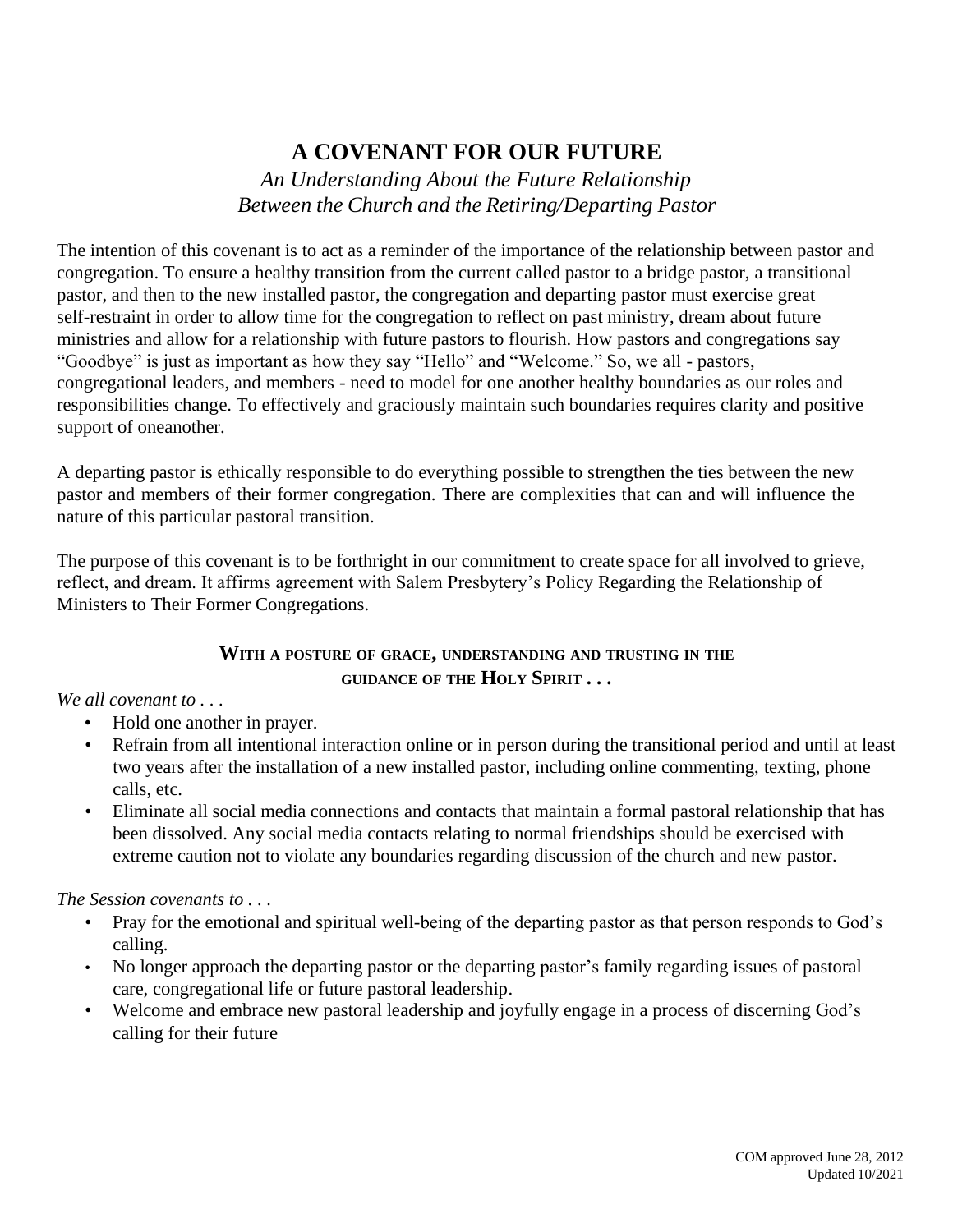- Allow those in the congregation who are feeling a sense of loss to have adequate time to grieve the end of the departing pastor's time with the church.
- Emphasize this commitment with members of the congregation.

*The Departing Pastor covenants to . . .*

- Pray for the emotional and spiritual well-being of the congregation as individuals and as the gathered community.
- Allow time to grieve the end of a pastoral and congregational relationship.
- Seek out a new worshiping home and fully participate in the life of the larger church.
- Bear the primary responsibility for maintaining healthy boundaries, refraining from and discouraging any interactions regarding issues of pastoral care, congregational life or future pastoral leadership.

#### Social Media Challenge

Obviously, as churches go through these social media enriched transitions, each person will need to decide how much he/she needs to be cut off from "exposure" to the activities of the departing pastor or the congregation. For some, this will require unfriending/hiding people on Facebook, "unfollowing" on Twitter and/or deleting contacts, but for most it will simply require extreme discipline to resist even the most innocent of interactions. We must not underestimate the power of the relationship between pastor and congregation. Time must be given for the relationship of the departing minister to lie fallow to allow the development of a relationship with the new pastor. This tension has always existed for random face-to-face interactions after a pastor leaves; social media has only heightened the frequency that these interactions might take place. The "line" over which we must not cross when it comes to pastoral transitions is wide and gray thanks to the expansive nature of social media.

#### *Consequently, the departing pastor agrees to*:

- 1. Communicate to the entire congregation, friends of the church, and staff so it is clear that although the departing pastor has greatly valued their friendships, the pastor desires and has covenanted to not be in communication regarding the congregation, its life, any pastoral care or discussion of future leadership, congregational issues or events. After departing a congregation, no conversations with former members should involve discussion/evaluation of the church, its status, or the new pastor.
- 2. Remove themselves from communication lists, groups, etc., on e-mail, Google, Yahoo, Facebook, Twitter and other sharing platforms. Delete any groups or lists that involve congregational members in their news and updated streams. Have access removed from all congregational social media platforms.

Clearly, it is always incumbent upon the departing pastor to make sure that parishioners know that her or his relationship with the congregation has come to an end. It is important that parishioners understand that this change of relationship is necessary in order that the congregation be free, in all respects, to make the adjustments necessary for changes of leadership, transitional, and permanent, without the departing pastor's influence.